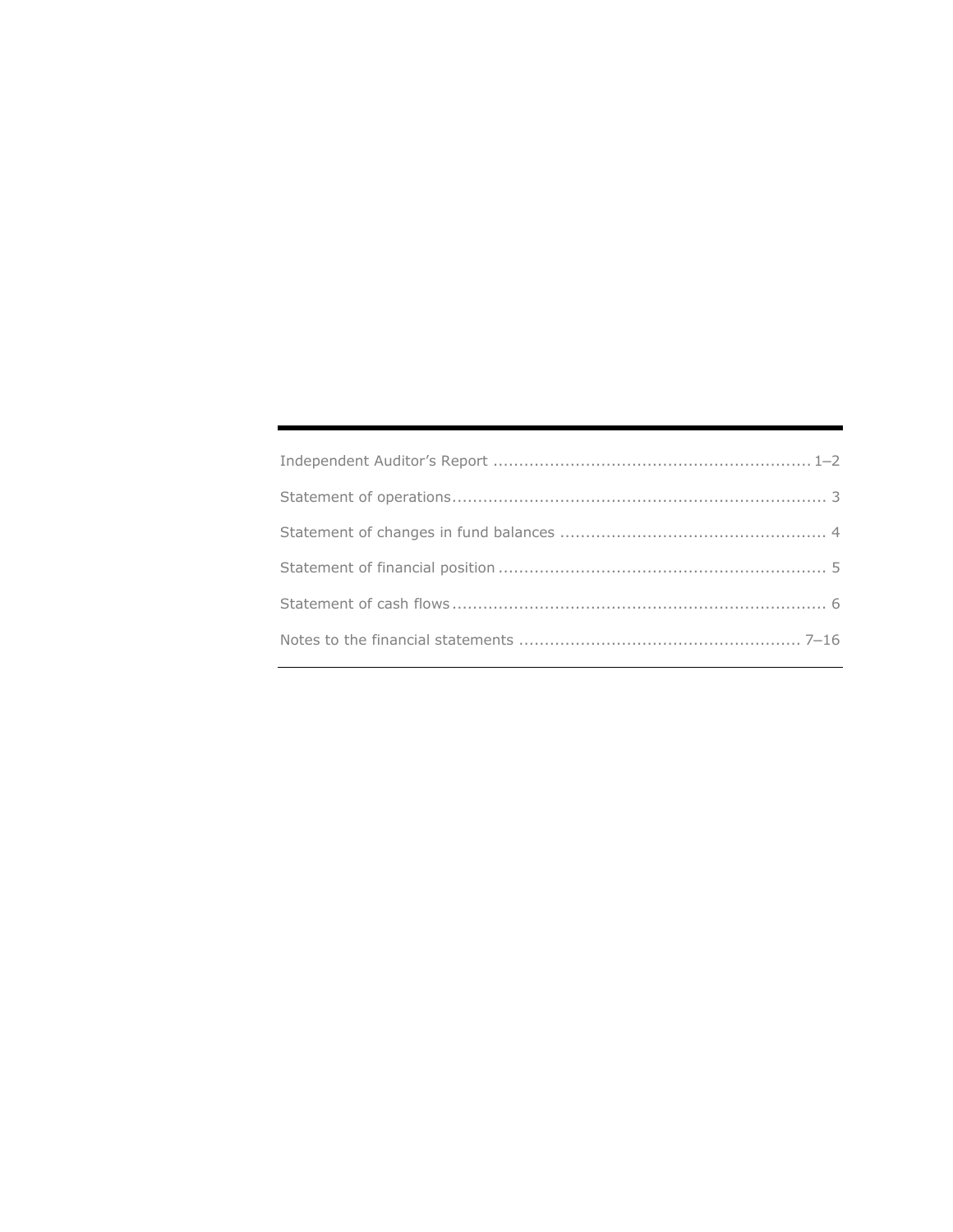# Deloitte.

Deloitte LLP La Tour Deloitte 1190 Avenue des Canadiens-de-Montréal Suite 500 Montréal QC H3B 0M7 Canada

Tel: 514-393-7115 Fax: 514-390-4116 www.deloitte.ca

# **Independent Auditor's Report**

To the Directors of The Kidney Foundation of Canada

# **Opinion**

We have audited the financial statements of The Kidney Foundation of Canada (the "Kidney Foundation"), which comprise the statement of financial position as at December 31, 2021, and the statements of operations, changes in fund balances and cash flows for the year then ended, and notes to the financial statements, including a summary of significant accounting policies (collectively referred to as the "financial statements").

In our opinion, the accompanying financial statements present fairly, in all material respects, the financial position of the Kidney Foundation as at December 31, 2021, and the results of its operations and cash flows for the year then ended, in accordance with Canadian accounting standards for not-for-profit organizations.

#### **Basis for Opinion**

We conducted our audit in accordance with Canadian generally accepted auditing standards ("Canadian GAAS"). Our responsibilities under those standards are further described in the *Auditor's Responsibilities for the Audit of the Financial Statements* section of our report. We are independent of the Kidney Foundation in accordance with the ethical requirements that are relevant to our audit of the financial statements in Canada, and we have fulfilled our other ethical responsibilities in accordance with these requirements. We believe that the audit evidence we have obtained is sufficient and appropriate to provide a basis for our opinion.

# **Responsibilities of Management and Those Charged with Governance for the Financial Statements**

Management is responsible for the preparation and fair presentation of the financial statements in accordance with Canadian accounting standards for not-for-profit organizations, and for such internal control as management determines is necessary to enable the preparation of financial statements that are free from material misstatement, whether due to fraud or error.

In preparing the financial statements, management is responsible for assessing the Kidney Foundation's ability to continue as a going concern, disclosing, as applicable, matters related to going concern and using the going concern basis of accounting unless management either intends to liquidate the Kidney Foundation or to cease operations, or has no realistic alternative but to do so.

Those charged with governance are responsible for overseeing the Kidney Foundation's financial reporting process.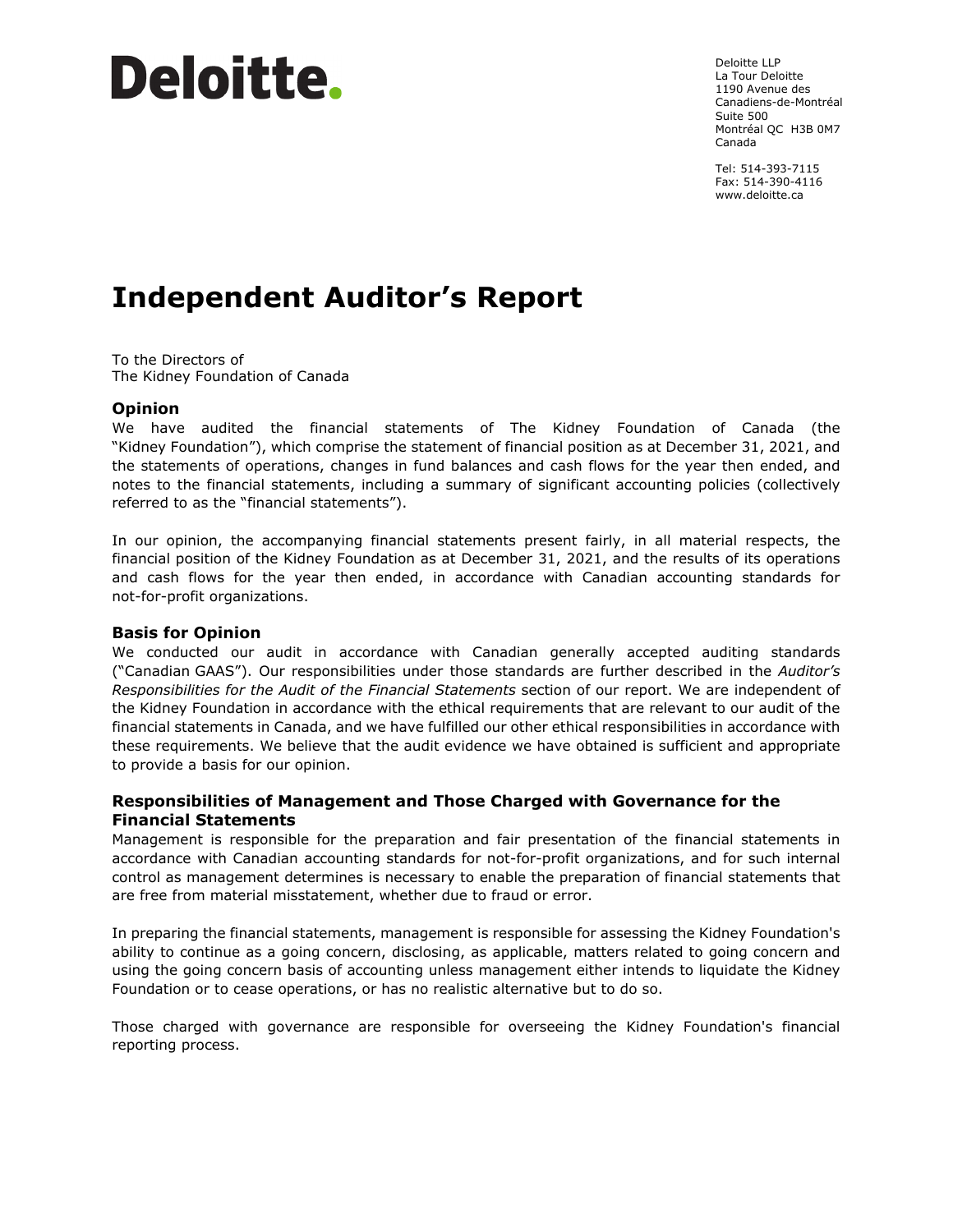# **Auditor's Responsibilities for the Audit of the Financial Statements**

Our objectives are to obtain reasonable assurance about whether the financial statements as a whole are free from material misstatement, whether due to fraud or error, and to issue an auditor's report that includes our opinion. Reasonable assurance is a high level of assurance, but is not a guarantee that an audit conducted in accordance with Canadian GAAS will always detect a material misstatement when it exists. Misstatements can arise from fraud or error and are considered material if, individually or in the aggregate, they could reasonably be expected to influence the economic decisions of users taken on the basis of these financial statements.

As part of an audit in accordance with Canadian GAAS, we exercise professional judgment and maintain professional skepticism throughout the audit. We also:

- Identify and assess the risks of material misstatement of the financial statements, whether due to fraud or error, design and perform audit procedures responsive to those risks, and obtain audit evidence that is sufficient and appropriate to provide a basis for our opinion. The risk of not detecting a material misstatement resulting from fraud is higher than for one resulting from error, as fraud may involve collusion, forgery, intentional omissions, misrepresentations, or the override of internal control.
- Obtain an understanding of internal control relevant to the audit in order to design audit procedures that are appropriate in the circumstances, but not for the purpose of expressing an opinion on the effectiveness of the Kidney Foundation's internal control.
- Evaluate the appropriateness of accounting policies used and the reasonableness of accounting estimates and related disclosures made by management.
- Conclude on the appropriateness of management's use of the going concern basis of accounting and, based on the audit evidence obtained, whether a material uncertainty exists related to events or conditions that may cast significant doubt on the Kidney Foundation's ability to continue as a going concern. If we conclude that a material uncertainty exists, we are required to draw attention in our auditor's report to the related disclosures in the financial statements or, if such disclosures are inadequate, to modify our opinion. Our conclusions are based on the audit evidence obtained up to the date of our auditor's report. However, future events or conditions may cause the Kidney Foundation to cease to continue as a going concern.
- Evaluate the overall presentation, structure and content of the financial statements, including the disclosures, and whether the financial statements represent the underlying transactions and events in a manner that achieves fair presentation.

We communicate with those charged with governance regarding, among other matters, the planned scope and timing of the audit and significant audit findings, including any significant deficiencies in internal control that we identify during our audit.

Deloitte LLP'

May 12, 2022

 $\mathcal{L}_\text{max}$  and  $\mathcal{L}_\text{max}$  and  $\mathcal{L}_\text{max}$ 

<sup>&</sup>lt;sup>1</sup> CPA auditor, CA, public accountancy permit No. A125888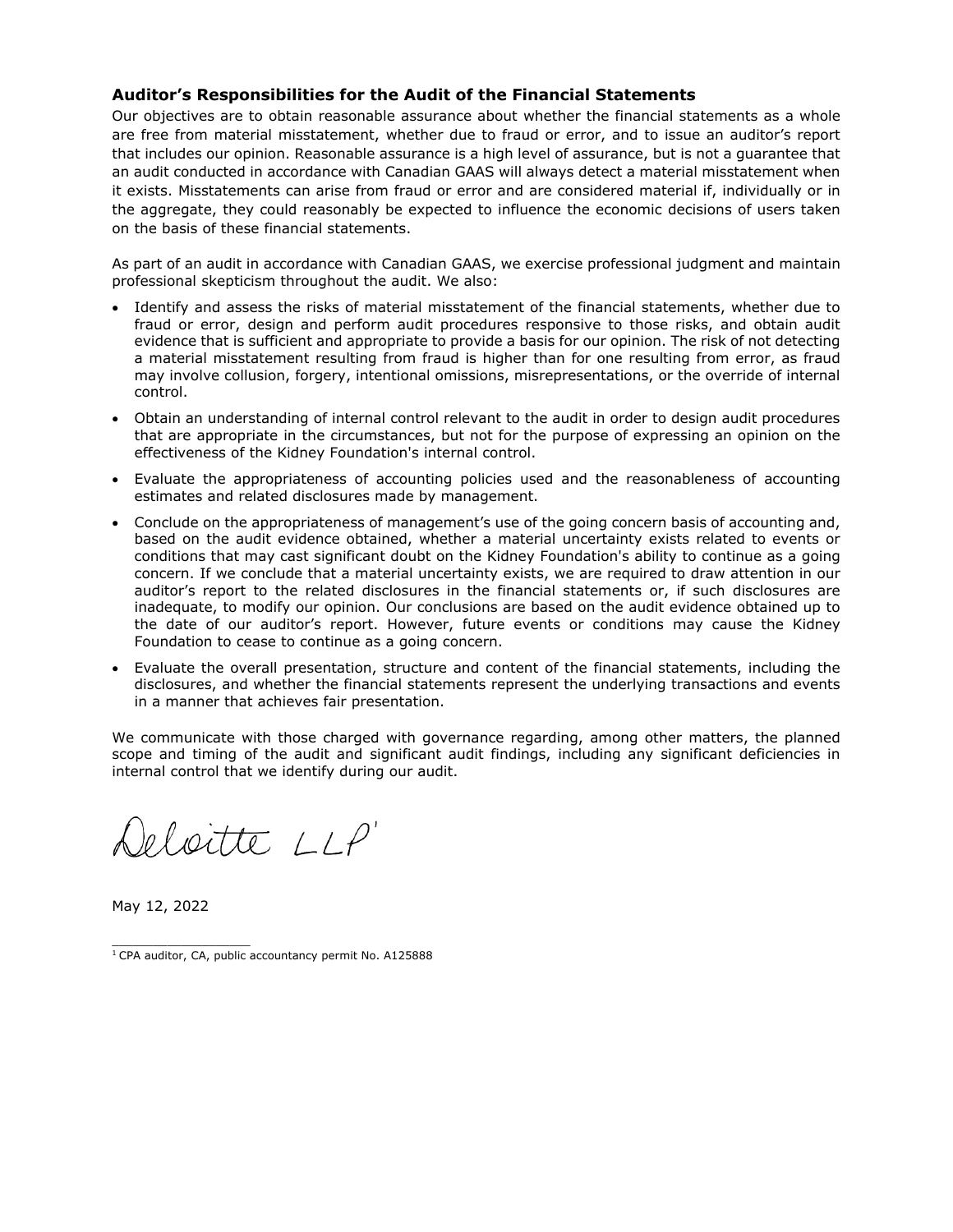**Statement of operations**  Year ended December 31, 2021

|                                                          | <b>Notes</b> | 2021       | 2020       |
|----------------------------------------------------------|--------------|------------|------------|
|                                                          |              | \$         | \$         |
| <b>Revenue</b>                                           |              |            |            |
|                                                          |              |            |            |
| Contributions                                            |              | 21,499,334 | 21,481,675 |
| <b>Bequests</b>                                          |              | 4,291,553  | 1,837,237  |
| Donation of surplus from The Canadian Kidney             |              |            |            |
| <b>Trustee Corporation</b>                               | 13           | 773,699    | 187,952    |
| Investment income allocated to operations                | $5$ and $6$  | 842,241    | 672,938    |
|                                                          |              | 27,406,827 | 24,179,802 |
|                                                          |              |            |            |
| Fundraising expenditures                                 |              | 9,148,174  | 8,309,420  |
| Net revenue                                              |              | 18,258,653 | 15,870,382 |
|                                                          |              |            |            |
| <b>Expenditures</b>                                      |              |            |            |
| Mission                                                  |              |            |            |
| Research                                                 |              | 3,775,639  | 2,602,077  |
| Programs and services including organ donation           |              | 4,919,073  | 4,783,572  |
| Government and community relations                       |              | 1,978,623  | 2,081,949  |
| Foundation and volunteer development                     |              | 549,320    | 464,413    |
|                                                          |              | 11,222,655 | 9,932,011  |
|                                                          |              |            |            |
|                                                          |              |            |            |
| Management and administration                            |              | 3,560,434  | 2,860,423  |
|                                                          |              | 14,783,089 | 12,792,434 |
|                                                          |              |            |            |
| Excess of revenue over expenditures before the following |              | 3,475,564  | 3,077,948  |
| Investment income (loss) not allocated to operations     | $5$ and $6$  | 914,814    | (587, 435) |
| <b>Excess of revenue over expenditures</b>               |              | 4,390,378  | 2,490,513  |

The accompanying notes are an integral part of the financial statements.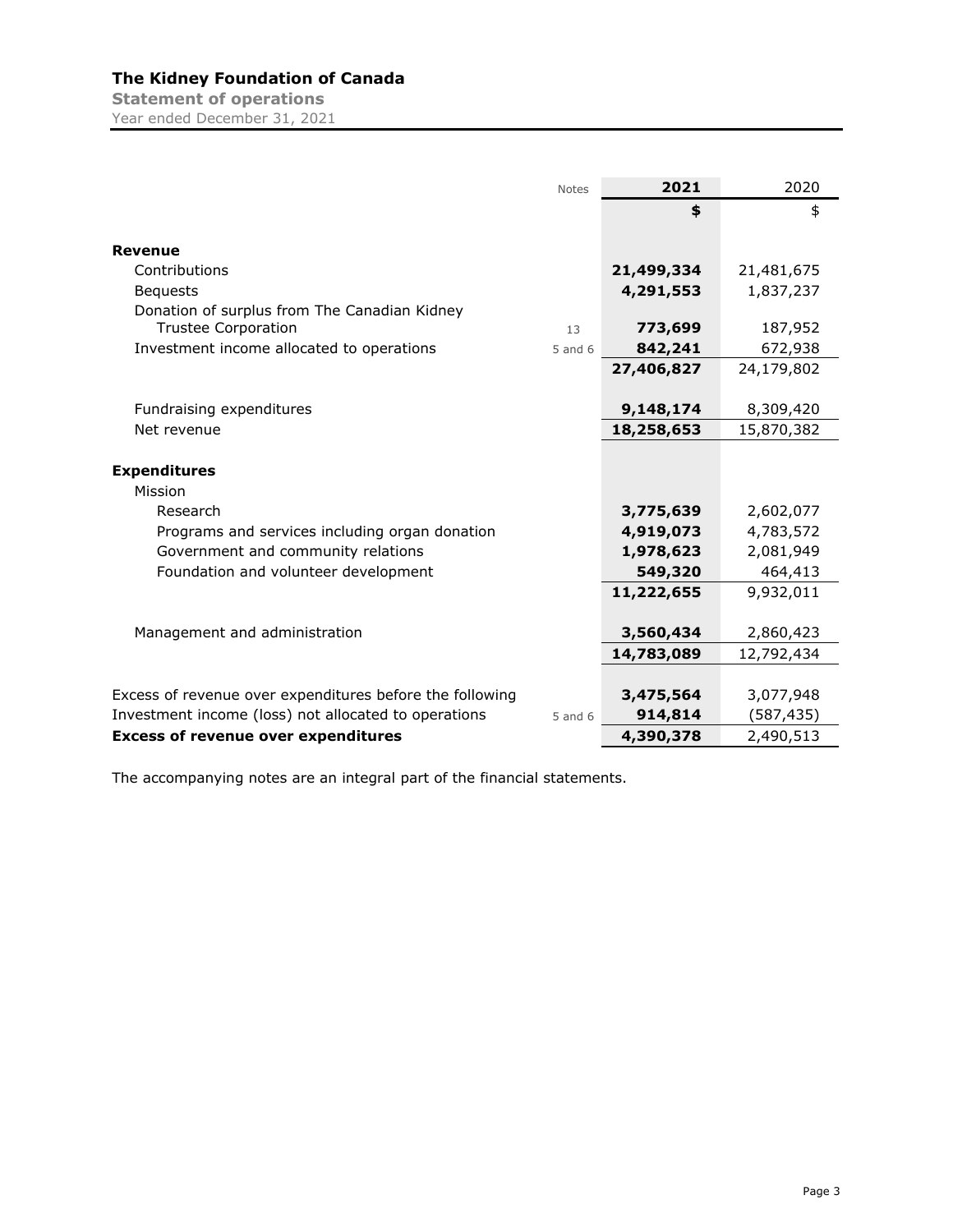**Statement of changes in fund balances**  Year ended December 31, 2021

|                                                                                                              | Unrestricted | Invested<br>in capital<br>assets | Internally<br>restricted<br>(Note 9) | Externally<br>restricted for<br>endowments<br>(Note 8) | Total      |
|--------------------------------------------------------------------------------------------------------------|--------------|----------------------------------|--------------------------------------|--------------------------------------------------------|------------|
|                                                                                                              | \$           | \$                               | \$                                   | \$                                                     | \$         |
| Fund balances, December 31, 2019<br>Excess (deficiency) of revenue over<br>expenditures excluding investment | 4,058,063    | 514,137                          | 9,484,797                            | 4,774,758                                              | 18,831,755 |
| income not allocated to operations                                                                           | 3,917,701    | (88, 107)                        | (751, 646)                           |                                                        | 3,077,948  |
| Investment loss not allocated to operations                                                                  |              |                                  | (587, 435)                           |                                                        | (587, 435) |
| Endowment contributions                                                                                      |              |                                  |                                      | 17,473                                                 | 17,473     |
| Reinvested investment income                                                                                 |              |                                  |                                      | 11,801                                                 | 11,801     |
| Interfund transfers                                                                                          | (4,603,891)  | 70,217                           | 4,533,674                            |                                                        |            |
| Fund balances, December 31, 2020                                                                             | 3,371,873    | 496,247                          | 12,679,390                           | 4,804,032                                              | 21,351,542 |
| Excess (deficiency) of revenue over<br>expenditures excluding investment                                     |              |                                  |                                      |                                                        |            |
| income not allocated to operations                                                                           | 3,590,293    | (89, 381)                        | (25, 348)                            |                                                        | 3,475,564  |
| Investment income not allocated to operations<br>Endowment contributions                                     |              |                                  | 914,814                              |                                                        | 914,814    |
|                                                                                                              |              |                                  |                                      | 340,150                                                | 340,150    |
| Reinvested investment income                                                                                 |              |                                  |                                      | 4,973                                                  | 4,973      |
| Interfund transfers                                                                                          | (1,750,625)  | 79,083                           | 1,671,542                            |                                                        |            |
| Fund balances, December 31, 2021                                                                             | 5,211,541    | 485,949                          | 15,240,398                           | 5,149,155                                              | 26,087,043 |

The accompanying notes are an integral part of the financial statements.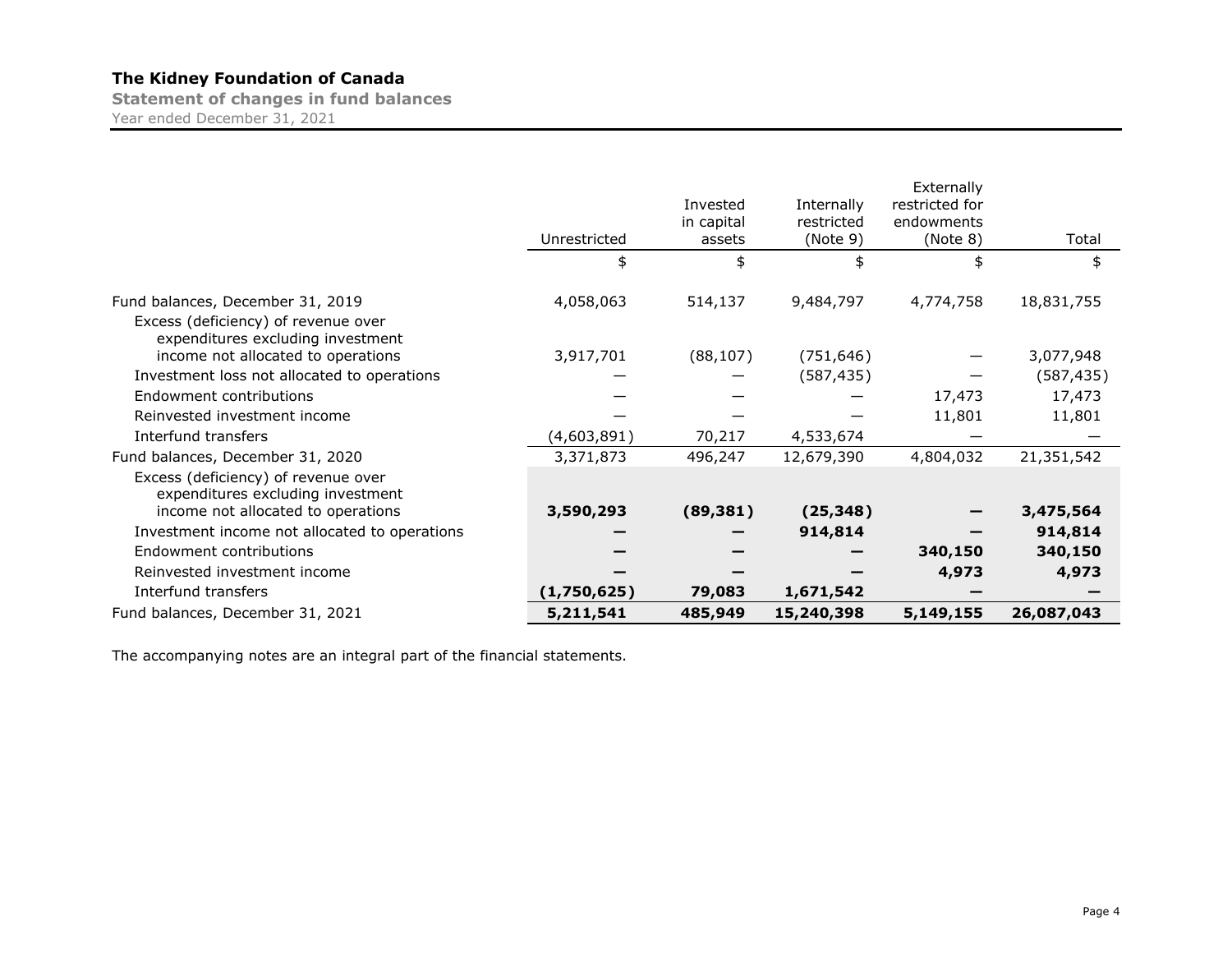**Statement of financial position**  As at December 31, 2021

|                                                  | <b>Notes</b>   | 2021       | 2020       |
|--------------------------------------------------|----------------|------------|------------|
|                                                  |                | \$         | \$         |
|                                                  |                |            |            |
| <b>Assets</b>                                    |                |            |            |
| Current assets                                   |                |            |            |
| Cash                                             |                | 7,404,954  | 6,609,011  |
| Due from The Canadian Kidney Trustee Corporation | 13             | 868,423    | 467,210    |
| Interest and sundry receivable                   |                | 1,274,983  | 2,268,700  |
| Prepaid expenses                                 |                | 486,388    | 454,829    |
|                                                  |                | 10,034,748 | 9,799,750  |
| Capital assets                                   | 3              | 909,114    | 963,064    |
| Investments                                      | $\overline{4}$ | 24,009,696 | 18,050,038 |
|                                                  |                | 34,953,558 | 28,812,852 |
|                                                  |                |            |            |
| <b>Liabilities</b>                               |                |            |            |
| <b>Current liabilities</b>                       |                |            |            |
| Accounts payable and accrued liabilities         | 10             | 1,805,100  | 1,645,020  |
| Deferred contributions                           | $\overline{7}$ | 6,197,138  | 4,881,944  |
| Deferred contributions - KRESCENT program        | 7              | 441,113    | 467,529    |
| Deferred contributions - capital assets          | 7              | 423,165    | 466,817    |
|                                                  |                | 8,866,516  | 7,461,310  |
|                                                  |                |            |            |
| Commitments and contractual obligations          | 11             |            |            |
|                                                  |                |            |            |
| <b>Fund balances</b>                             |                |            |            |
| Unrestricted                                     |                | 5,211,541  | 3,371,873  |
| Contributed land                                 |                | 335,000    | 335,000    |
| Invested in capital assets                       |                | 150,948    | 161,247    |
| Internally restricted                            | 9              | 15,240,398 | 12,679,390 |
| Externally restricted for endowments             | 8              | 5,149,155  | 4,804,032  |
|                                                  |                | 26,087,042 | 21,351,542 |
|                                                  |                | 34,953,558 | 28,812,852 |

The accompanying notes are an integral part of the financial statements.

Approved by the Board

, Director

, Director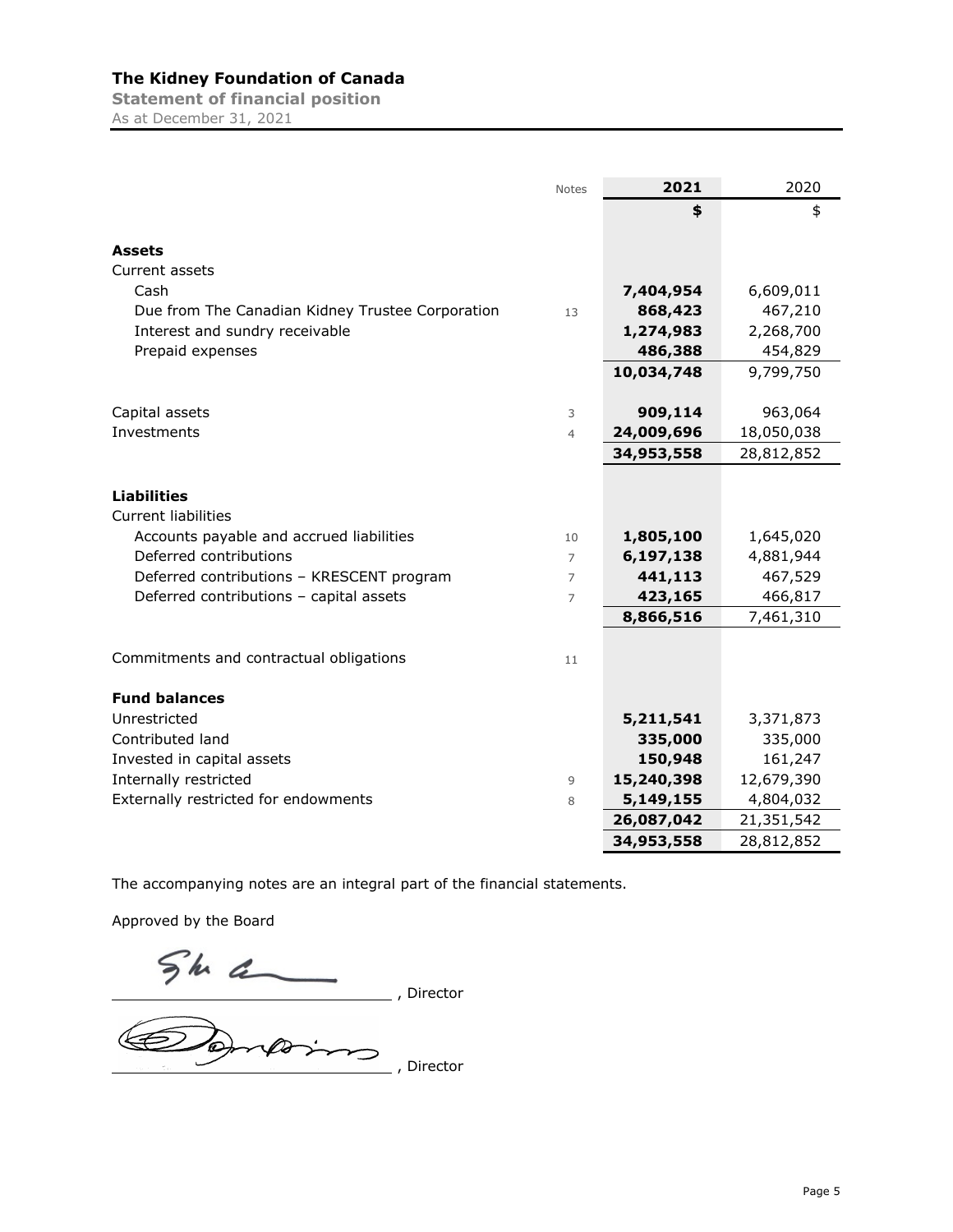**Statement of cash flows**  Year ended December 31, 2021

| \$<br>\$<br><b>Operating activities</b><br>4,390,378<br>Excess of revenue over expenditures<br>2,490,513<br>Adjustments for:<br>131,081<br>Amortization of capital assets<br>130,131<br>Amortization of deferred contributions - capital assets<br>(43, 652)<br>(42, 024)<br>Loss of disposal of capital assets<br>1,952<br>Gain on sale of investments<br>(103, 432)<br>(5, 914)<br>905,663<br>Unrealized change in fair value of investments<br>(1,011,392)<br>Deferred contributions recognized as revenue<br>(2, 148, 454)<br>(1,482,154)<br>1,216,481<br>1,996,215<br>Changes in non-cash operating working capital items<br>Due from The Canadian Kidney Trustee Corporation<br>(401, 213)<br>440,101<br>Interest and sundry receivable<br>993,717<br>(337, 793)<br>Prepaid expenses<br>30,266<br>(31, 560)<br>141,615<br>Accounts payable and accrued liabilities<br>160,080<br>274,189<br>721,024<br>Increase in deferred contributions<br>2,712,802<br>1,746,394<br>Increase (decrease) in deferred contributions - restricted<br>investment income<br>724,430<br>(347, 676)<br>3,437,232<br>1,398,718<br>5,374,737<br>3,669,122<br><b>Investing activities</b><br>Acquisition of investments<br>(5,808,486)<br>(1, 272, 451)<br>Proceeds on sale of investments<br>963,652<br>2,166,091<br>(94, 624)<br>Acquisition of capital assets<br>(79, 083)<br>(4,923,917)<br>799,016<br><b>Financing activities</b><br>17,473<br>Endowment contributions<br>340,150<br>Reinvested investment income<br>4,973<br>11,801<br>345,123<br>29,274<br>Net increase in cash<br>795,943<br>4,497,412<br>Cash, beginning of year<br>6,609,011<br>2,111,599 |                   | 2021      | 2020      |
|----------------------------------------------------------------------------------------------------------------------------------------------------------------------------------------------------------------------------------------------------------------------------------------------------------------------------------------------------------------------------------------------------------------------------------------------------------------------------------------------------------------------------------------------------------------------------------------------------------------------------------------------------------------------------------------------------------------------------------------------------------------------------------------------------------------------------------------------------------------------------------------------------------------------------------------------------------------------------------------------------------------------------------------------------------------------------------------------------------------------------------------------------------------------------------------------------------------------------------------------------------------------------------------------------------------------------------------------------------------------------------------------------------------------------------------------------------------------------------------------------------------------------------------------------------------------------------------------------------------------------------------------------|-------------------|-----------|-----------|
|                                                                                                                                                                                                                                                                                                                                                                                                                                                                                                                                                                                                                                                                                                                                                                                                                                                                                                                                                                                                                                                                                                                                                                                                                                                                                                                                                                                                                                                                                                                                                                                                                                                    |                   |           |           |
|                                                                                                                                                                                                                                                                                                                                                                                                                                                                                                                                                                                                                                                                                                                                                                                                                                                                                                                                                                                                                                                                                                                                                                                                                                                                                                                                                                                                                                                                                                                                                                                                                                                    |                   |           |           |
|                                                                                                                                                                                                                                                                                                                                                                                                                                                                                                                                                                                                                                                                                                                                                                                                                                                                                                                                                                                                                                                                                                                                                                                                                                                                                                                                                                                                                                                                                                                                                                                                                                                    |                   |           |           |
|                                                                                                                                                                                                                                                                                                                                                                                                                                                                                                                                                                                                                                                                                                                                                                                                                                                                                                                                                                                                                                                                                                                                                                                                                                                                                                                                                                                                                                                                                                                                                                                                                                                    |                   |           |           |
|                                                                                                                                                                                                                                                                                                                                                                                                                                                                                                                                                                                                                                                                                                                                                                                                                                                                                                                                                                                                                                                                                                                                                                                                                                                                                                                                                                                                                                                                                                                                                                                                                                                    |                   |           |           |
|                                                                                                                                                                                                                                                                                                                                                                                                                                                                                                                                                                                                                                                                                                                                                                                                                                                                                                                                                                                                                                                                                                                                                                                                                                                                                                                                                                                                                                                                                                                                                                                                                                                    |                   |           |           |
|                                                                                                                                                                                                                                                                                                                                                                                                                                                                                                                                                                                                                                                                                                                                                                                                                                                                                                                                                                                                                                                                                                                                                                                                                                                                                                                                                                                                                                                                                                                                                                                                                                                    |                   |           |           |
|                                                                                                                                                                                                                                                                                                                                                                                                                                                                                                                                                                                                                                                                                                                                                                                                                                                                                                                                                                                                                                                                                                                                                                                                                                                                                                                                                                                                                                                                                                                                                                                                                                                    |                   |           |           |
|                                                                                                                                                                                                                                                                                                                                                                                                                                                                                                                                                                                                                                                                                                                                                                                                                                                                                                                                                                                                                                                                                                                                                                                                                                                                                                                                                                                                                                                                                                                                                                                                                                                    |                   |           |           |
|                                                                                                                                                                                                                                                                                                                                                                                                                                                                                                                                                                                                                                                                                                                                                                                                                                                                                                                                                                                                                                                                                                                                                                                                                                                                                                                                                                                                                                                                                                                                                                                                                                                    |                   |           |           |
|                                                                                                                                                                                                                                                                                                                                                                                                                                                                                                                                                                                                                                                                                                                                                                                                                                                                                                                                                                                                                                                                                                                                                                                                                                                                                                                                                                                                                                                                                                                                                                                                                                                    |                   |           |           |
|                                                                                                                                                                                                                                                                                                                                                                                                                                                                                                                                                                                                                                                                                                                                                                                                                                                                                                                                                                                                                                                                                                                                                                                                                                                                                                                                                                                                                                                                                                                                                                                                                                                    |                   |           |           |
|                                                                                                                                                                                                                                                                                                                                                                                                                                                                                                                                                                                                                                                                                                                                                                                                                                                                                                                                                                                                                                                                                                                                                                                                                                                                                                                                                                                                                                                                                                                                                                                                                                                    |                   |           |           |
|                                                                                                                                                                                                                                                                                                                                                                                                                                                                                                                                                                                                                                                                                                                                                                                                                                                                                                                                                                                                                                                                                                                                                                                                                                                                                                                                                                                                                                                                                                                                                                                                                                                    |                   |           |           |
|                                                                                                                                                                                                                                                                                                                                                                                                                                                                                                                                                                                                                                                                                                                                                                                                                                                                                                                                                                                                                                                                                                                                                                                                                                                                                                                                                                                                                                                                                                                                                                                                                                                    |                   |           |           |
|                                                                                                                                                                                                                                                                                                                                                                                                                                                                                                                                                                                                                                                                                                                                                                                                                                                                                                                                                                                                                                                                                                                                                                                                                                                                                                                                                                                                                                                                                                                                                                                                                                                    |                   |           |           |
|                                                                                                                                                                                                                                                                                                                                                                                                                                                                                                                                                                                                                                                                                                                                                                                                                                                                                                                                                                                                                                                                                                                                                                                                                                                                                                                                                                                                                                                                                                                                                                                                                                                    |                   |           |           |
|                                                                                                                                                                                                                                                                                                                                                                                                                                                                                                                                                                                                                                                                                                                                                                                                                                                                                                                                                                                                                                                                                                                                                                                                                                                                                                                                                                                                                                                                                                                                                                                                                                                    |                   |           |           |
|                                                                                                                                                                                                                                                                                                                                                                                                                                                                                                                                                                                                                                                                                                                                                                                                                                                                                                                                                                                                                                                                                                                                                                                                                                                                                                                                                                                                                                                                                                                                                                                                                                                    |                   |           |           |
|                                                                                                                                                                                                                                                                                                                                                                                                                                                                                                                                                                                                                                                                                                                                                                                                                                                                                                                                                                                                                                                                                                                                                                                                                                                                                                                                                                                                                                                                                                                                                                                                                                                    |                   |           |           |
|                                                                                                                                                                                                                                                                                                                                                                                                                                                                                                                                                                                                                                                                                                                                                                                                                                                                                                                                                                                                                                                                                                                                                                                                                                                                                                                                                                                                                                                                                                                                                                                                                                                    |                   |           |           |
|                                                                                                                                                                                                                                                                                                                                                                                                                                                                                                                                                                                                                                                                                                                                                                                                                                                                                                                                                                                                                                                                                                                                                                                                                                                                                                                                                                                                                                                                                                                                                                                                                                                    |                   |           |           |
|                                                                                                                                                                                                                                                                                                                                                                                                                                                                                                                                                                                                                                                                                                                                                                                                                                                                                                                                                                                                                                                                                                                                                                                                                                                                                                                                                                                                                                                                                                                                                                                                                                                    |                   |           |           |
|                                                                                                                                                                                                                                                                                                                                                                                                                                                                                                                                                                                                                                                                                                                                                                                                                                                                                                                                                                                                                                                                                                                                                                                                                                                                                                                                                                                                                                                                                                                                                                                                                                                    |                   |           |           |
|                                                                                                                                                                                                                                                                                                                                                                                                                                                                                                                                                                                                                                                                                                                                                                                                                                                                                                                                                                                                                                                                                                                                                                                                                                                                                                                                                                                                                                                                                                                                                                                                                                                    |                   |           |           |
|                                                                                                                                                                                                                                                                                                                                                                                                                                                                                                                                                                                                                                                                                                                                                                                                                                                                                                                                                                                                                                                                                                                                                                                                                                                                                                                                                                                                                                                                                                                                                                                                                                                    |                   |           |           |
|                                                                                                                                                                                                                                                                                                                                                                                                                                                                                                                                                                                                                                                                                                                                                                                                                                                                                                                                                                                                                                                                                                                                                                                                                                                                                                                                                                                                                                                                                                                                                                                                                                                    |                   |           |           |
|                                                                                                                                                                                                                                                                                                                                                                                                                                                                                                                                                                                                                                                                                                                                                                                                                                                                                                                                                                                                                                                                                                                                                                                                                                                                                                                                                                                                                                                                                                                                                                                                                                                    |                   |           |           |
|                                                                                                                                                                                                                                                                                                                                                                                                                                                                                                                                                                                                                                                                                                                                                                                                                                                                                                                                                                                                                                                                                                                                                                                                                                                                                                                                                                                                                                                                                                                                                                                                                                                    |                   |           |           |
|                                                                                                                                                                                                                                                                                                                                                                                                                                                                                                                                                                                                                                                                                                                                                                                                                                                                                                                                                                                                                                                                                                                                                                                                                                                                                                                                                                                                                                                                                                                                                                                                                                                    |                   |           |           |
|                                                                                                                                                                                                                                                                                                                                                                                                                                                                                                                                                                                                                                                                                                                                                                                                                                                                                                                                                                                                                                                                                                                                                                                                                                                                                                                                                                                                                                                                                                                                                                                                                                                    |                   |           |           |
|                                                                                                                                                                                                                                                                                                                                                                                                                                                                                                                                                                                                                                                                                                                                                                                                                                                                                                                                                                                                                                                                                                                                                                                                                                                                                                                                                                                                                                                                                                                                                                                                                                                    |                   |           |           |
|                                                                                                                                                                                                                                                                                                                                                                                                                                                                                                                                                                                                                                                                                                                                                                                                                                                                                                                                                                                                                                                                                                                                                                                                                                                                                                                                                                                                                                                                                                                                                                                                                                                    |                   |           |           |
|                                                                                                                                                                                                                                                                                                                                                                                                                                                                                                                                                                                                                                                                                                                                                                                                                                                                                                                                                                                                                                                                                                                                                                                                                                                                                                                                                                                                                                                                                                                                                                                                                                                    |                   |           |           |
|                                                                                                                                                                                                                                                                                                                                                                                                                                                                                                                                                                                                                                                                                                                                                                                                                                                                                                                                                                                                                                                                                                                                                                                                                                                                                                                                                                                                                                                                                                                                                                                                                                                    |                   |           |           |
|                                                                                                                                                                                                                                                                                                                                                                                                                                                                                                                                                                                                                                                                                                                                                                                                                                                                                                                                                                                                                                                                                                                                                                                                                                                                                                                                                                                                                                                                                                                                                                                                                                                    |                   |           |           |
|                                                                                                                                                                                                                                                                                                                                                                                                                                                                                                                                                                                                                                                                                                                                                                                                                                                                                                                                                                                                                                                                                                                                                                                                                                                                                                                                                                                                                                                                                                                                                                                                                                                    |                   |           |           |
|                                                                                                                                                                                                                                                                                                                                                                                                                                                                                                                                                                                                                                                                                                                                                                                                                                                                                                                                                                                                                                                                                                                                                                                                                                                                                                                                                                                                                                                                                                                                                                                                                                                    |                   |           |           |
|                                                                                                                                                                                                                                                                                                                                                                                                                                                                                                                                                                                                                                                                                                                                                                                                                                                                                                                                                                                                                                                                                                                                                                                                                                                                                                                                                                                                                                                                                                                                                                                                                                                    | Cash, end of year | 7,404,954 | 6,609,011 |

The accompanying notes are an integral part of the financial statements.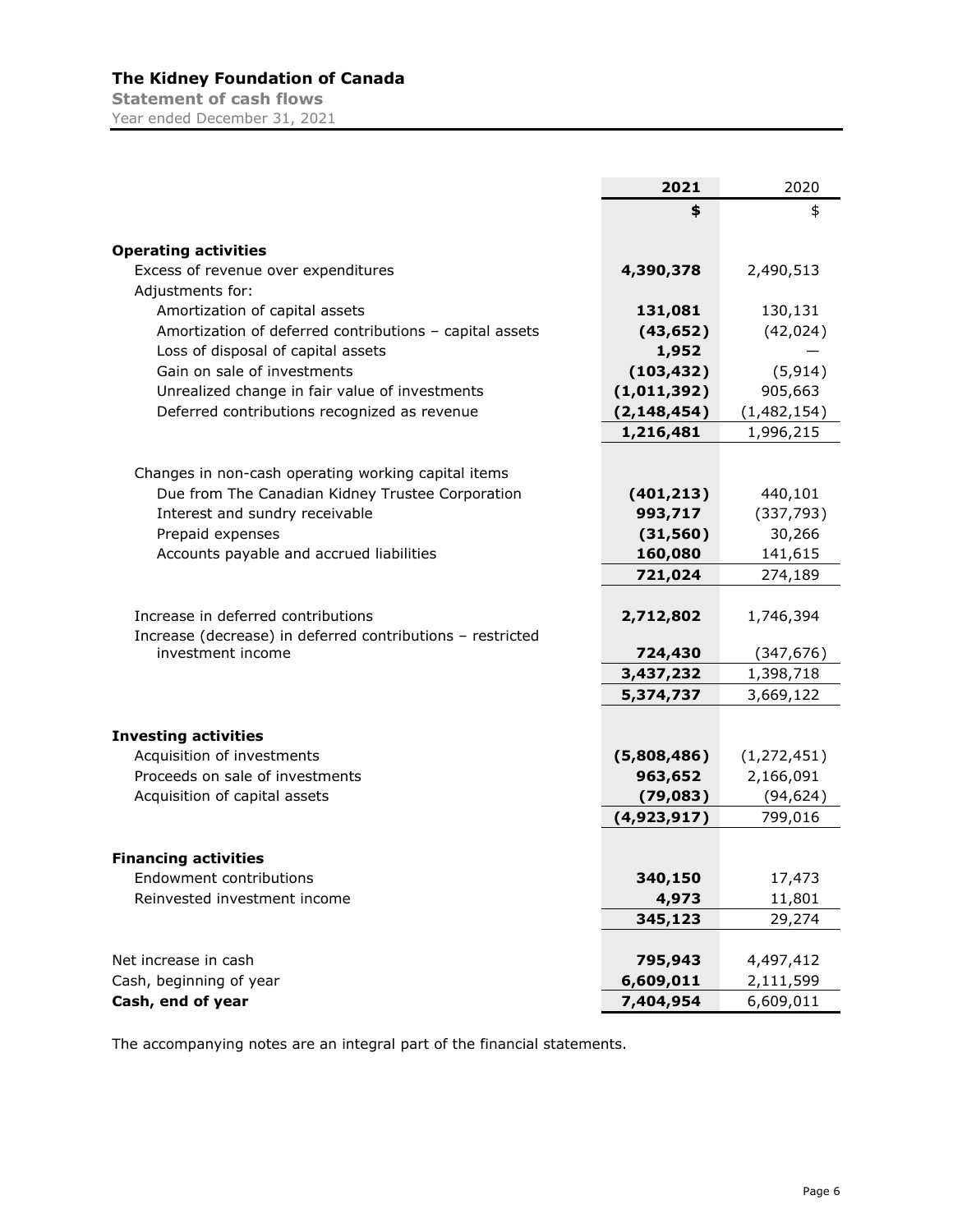# **1. Mission of The Kidney Foundation of Canada**

The Kidney Foundation of Canada is committed to achieving excellent kidney health, optimal quality of life, and a cure for kidney disease. The Kidney Foundation of Canada (the "Kidney Foundation") is the national volunteer organization committed to eliminating the burden of kidney disease through:

- funding and stimulating innovative research for better treatments and a cure;
- providing education and support to prevent kidney disease in those at risk and empower those with kidney disease to optimize their health status;
- advocating for improved access to high-quality health care; and
- increasing public awareness and commitment to advancing kidney health and organ donation.

The Kidney Foundation relies on its extensive network of qualified volunteers working in partnership with staff to deliver its programs and services throughout Canada. The Kidney Foundation is a registered charity under the *Income Tax Act* and is incorporated under the laws of Canada.

#### **2. Accounting policies**

These financial statements have been prepared in accordance with Canadian accounting standards for not-for-profit organizations ("ASNPO") and include the following significant accounting policies:

*Adoption of the amendments to Section 3856, Financial Instruments, for financial instruments originated or exchanged in a related party transaction* 

Effective January 1, 2021, the Kidney Foundation has adopted the amendments to Handbook Section 3856, *Financial Instruments* ("Section 3856") related to the recognition of financial instruments originated or exchanged in a related party transaction, referred to herein as the "related party financial instruments amendments".

These amendments to Section 3856 establish new guidance for determining the measurement of a related party financial instrument. The related party financial instruments amendments require that such a financial instrument be initially measured at cost, which is determined based on whether the instrument has repayment terms. If the instrument has repayment terms, the cost is determined using its undiscounted cash flows, excluding interest and dividend payments, less any reduction for impairment. Otherwise, the cost is determined using the consideration transferred or received by the Kidney Foundation in the transaction. Subsequent measurement is based on how the instrument was initially measured.

The Kidney Foundation has applied the related party financial instruments amendments in accordance with the transition provisions of Section 3856. The amendments should be applied retrospectively. When related party financial instruments exist at the date these amendments are applied for the first time, the cost of an instrument that has repayment terms is determined using its undiscounted cash flows, excluding interest and dividend payments, less any impairment as at the beginning of the earliest comparative period i.e., January 1, 2020. The cost of an instrument that does not have repayment terms is deemed to be its carrying amount in the Kidney Foundation's financial statements, less any impairment, as at the same date. The fair value of an instrument that is an investment in shares quoted in an active market is determined as at the same date.

When related party financial instruments do not exist at the date these amendments are applied for the first time, transition relief was provided such that the related party financial instruments do not need to be restated as at the beginning of the earliest comparative period.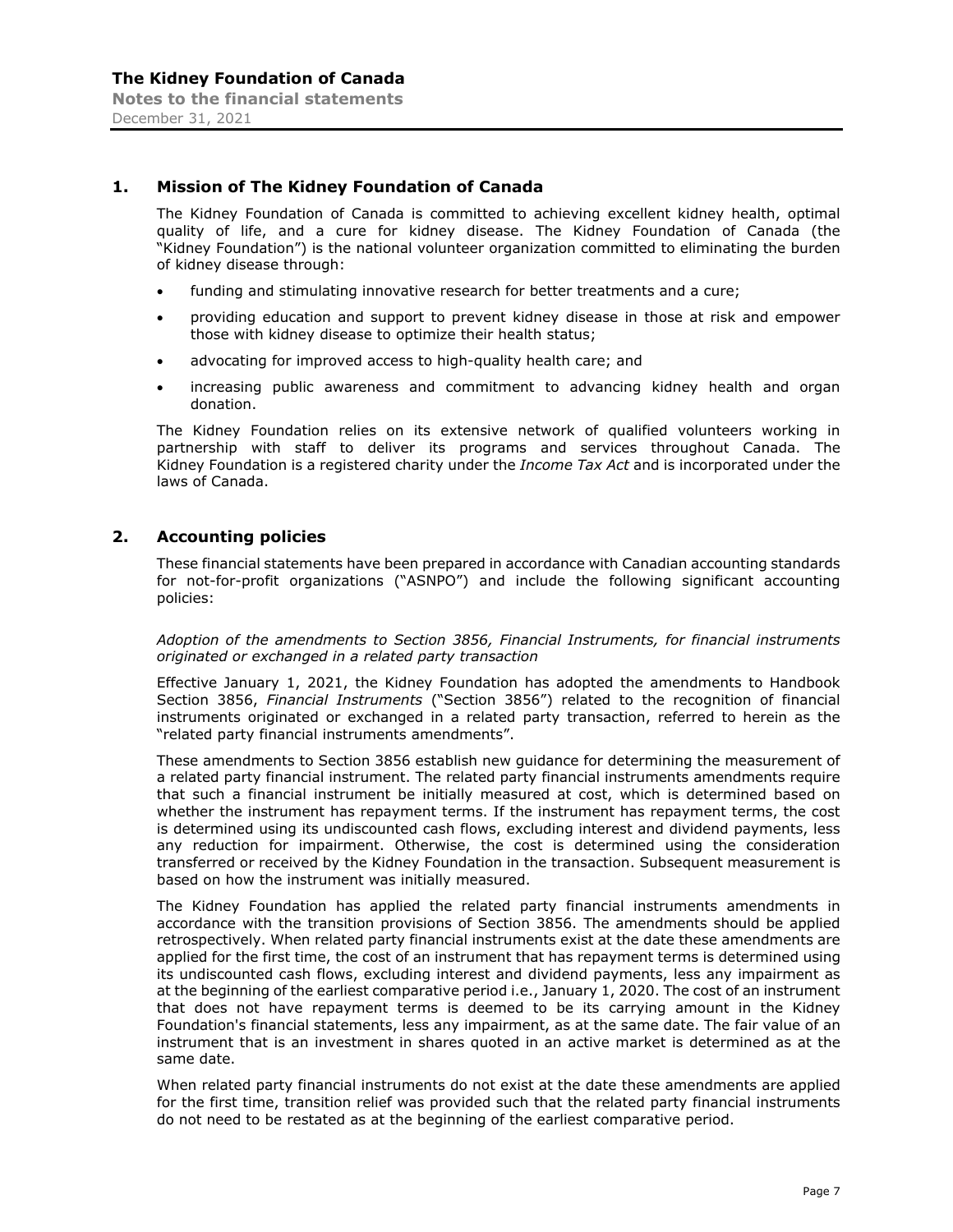# **2. Accounting policies (continued)**

*Adoption of the amendments to Section 3856, Financial Instruments, for financial instruments originated or exchanged in a related party transaction (continued)* 

The adoption of these amendments had no material impact on the amounts recognized in the Kidney Foundation's financial statements or disclosures.

#### *Financial instruments*

#### *Initial measurement*

Financial assets and financial liabilities originated or exchanged in arm's length transactions are initially recognized at fair value when the Kidney Foundation becomes a party to the contractual provisions of the financial instrument. Financial assets and financial liabilities originated or exchanged in related party transactions, except for those that involve parties whose sole relationship with the Kidney Foundation is in the capacity of management, are initially recognized at cost.

The cost of a financial instrument in a related party transaction depends on whether the instrument has repayment terms. The cost of financial instruments with repayment terms is determined using its undiscounted cash flows, excluding interest and dividend payments, less any impairment losses previously recognized by the transferor. The cost of financial instruments without repayment terms is determined using the consideration transferred or received by the Kidney Foundation in the transaction

#### *Subsequent measurement*

All financial instruments are subsequently measured at amortized cost.

#### *Transaction costs*

Transaction costs are added to the carrying value of the asset or netted against the carrying value of the liability and are then recognized over the expected life of the instrument using the effective interest method. Any premium or discount related to an instrument measured at amortized cost is amortized over the expected life of the item using the effective interest method and recognized in the statement of operations as interest income or expense.

#### *Impairment*

With respect to financial assets measured at cost or amortized cost, the Kidney Foundation recognizes in operations an impairment loss, if any, when there are indicators of impairment and it determines that a significant adverse change has occurred during the period in the expected timing or amount of future cash flows. When the extent of impairment of a previously written-down asset decreases and the decrease can be related to an event occurring after the impairment was recognized, the previously recognized impairment loss is reversed to operations in the period the reversal occurs.

#### *Revenue recognition*

The Kidney Foundation uses the deferral method of accounting for contributions. Contributions are recognized during the year in which they are received. Pledged contributions not received are not recorded. Unrestricted contributions are recognized as revenue when received. Restricted contributions are recorded as deferred contributions and recognized as revenue when the related expense is incurred or the related capital assets are amortized. Contributions for endowments are recognized as direct increases in the endowment fund balance.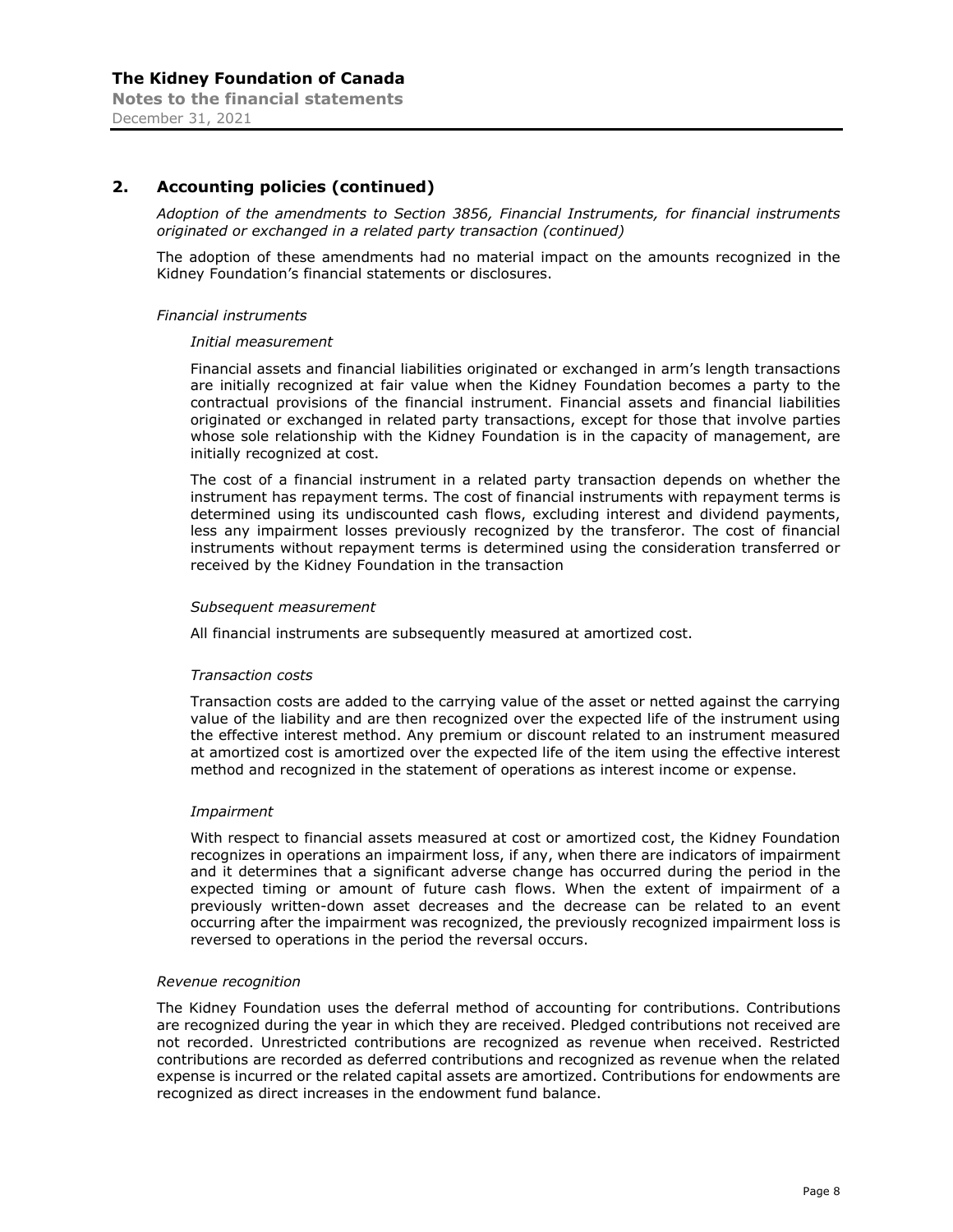# **2. Accounting policies (continued)**

#### *Revenue recognition (continued)*

Unrestricted investment income is recognized as revenue when earned. Restricted investment income is recorded as a deferred contribution and is recognized when the related expense is incurred. Investment income required to be added to the endowment is recognized as a direct increase in the endowment fund balance.

Up to 4% of the fair value of investments is reported as investment income allocated to operations. With the approval of the National Board of Directors, additional investment income may be allocated to operations for specific purposes. The excess or shortfall, if any, is reported as investment income not allocated to operations and is transferred to the investment income reserve.

Revenues from fundraising activities are presented on a gross basis when the Kidney Foundation is considered to be the principal involved in the activity. Certain revenues generated from highly regulated government programs that result in net proceeds to the Kidney Foundation are recorded at the amount of net proceeds generated.

#### *Donated services*

The Kidney Foundation derives significant benefit from time and services donated by volunteers. These valuable contributions are not recorded in the financial statements.

#### *Capital assets*

Capital assets are recorded at cost and amortized on a straight-line basis over their estimated useful lives. Furniture and fixtures and other capital assets are amortized over five years. Computer equipment is amortized over three years. The building was donated and recorded at its appraised fair value and is being amortized over 25 years.

#### *Allocations*

The Kidney Foundation classifies its activities between Kidney Foundation development, management, and administration activities, and its four program-related activities: research, programs and services including organ donation, government and community relations and foundation and volunteer development. The cost of each activity includes the direct costs associated with those activities, including personnel costs and other direct expenses. In addition, the Kidney Foundation incurs a certain number of common operating expenses in connection with these activities. The Kidney Foundation performs a review of its cost allocations on an annual basis to ensure that they remain consistent with changes to its operating activities. Changes to such allocations are applied in the year of the revision.

Where shared or indirect costs relate to more than one activity, the Kidney Foundation allocates these costs according to the efforts of each activity. These costs include expenditures related to administrative staff, rental costs, and other operating costs that cannot be charged directly to a specific activity. Eligible expenditures are allocated based on either physical space used or staff time allocated to an activity.

The Kidney Foundation allocates a portion of its fundraising costs to Community relations for one of its fundraising activities on the basis that some of the communication messages used in this activity are primarily educational in nature and promote public engagement. The costs are allocated based on management's best estimate of the portion of the direct costs of the educational materials that apply to a non-fundraising activity.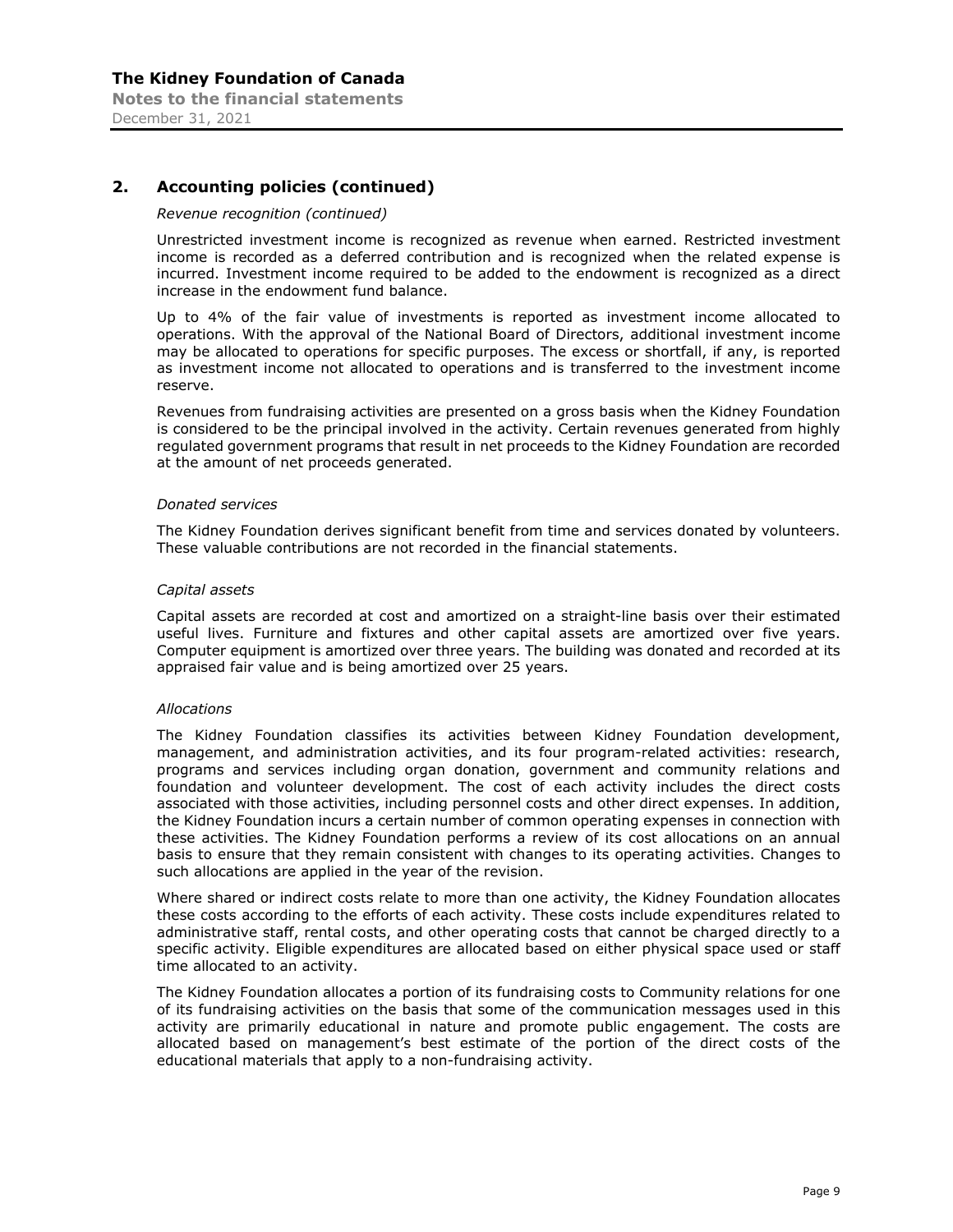# **2. Accounting policies (continued)**

#### *Government assistance*

Amounts received or receivable resulting from government assistance programs are recorded as reductions of the cost of assets or expenses to which they relate when the Kidney Foundation becomes eligible to accrue them, provided there is reasonable assurance the benefits will be realized. Government assistance, including the Canada Emergency Wage Subsidy (CEWS), was recorded as a reduction of fundraising and operating expenses in the statement of operations. The CEWS is subject to review by the Canadian tax authorities.

#### *Use of estimates*

The preparation of financial statements in conformity with Canadian ASNPO requires management to make estimates and assumptions that affect the reported amounts of assets and liabilities and disclosures of contingent assets and liabilities at the date of the financial statements, and the reported amounts of revenues and expenditures during the reporting period. Actual results could differ from these estimates.

# **3. Capital assets**

|                        |           |                                    | 2021                     | 2020              |
|------------------------|-----------|------------------------------------|--------------------------|-------------------|
|                        | Cost      | <b>Accumulated</b><br>amortization | <b>Net book</b><br>value | Net book<br>value |
|                        | \$        | \$                                 | \$                       | \$                |
| <b>Building</b>        | 930,000   | 516,300                            | 413,700                  | 450,900           |
| Land                   | 335,000   |                                    | 335,000                  | 335,000           |
| Computer equipment     | 1,026,706 | 922,588                            | 104,118                  | 94,358            |
| Furniture and fixtures | 321,653   | 267,251                            | 54,402                   | 78,845            |
| <b>Others</b>          | 19,444    | 17,550                             | 1,894                    | 3,961             |
|                        | 2,632,803 | 1,723,689                          | 909,114                  | 963,064           |

# **4. Investments**

|               |                        |           | 2021              |                       |           | 2020       |
|---------------|------------------------|-----------|-------------------|-----------------------|-----------|------------|
|               |                        |           | <b>Unrealized</b> |                       |           | Unrealized |
|               | <b>Fair value</b>      | Cost      | gain              | Fair value            | Cost      | gain       |
|               | \$                     | \$        | \$                | \$                    | \$        | \$         |
|               |                        |           |                   |                       |           |            |
| Money market  |                        |           |                   |                       |           |            |
| funds         | 5,834,512              | 5,878,862 | (44,350)          | 2,039,980             | 1,998,474 | 41,506     |
| Bond funds    | 3,670,542              | 3,678,421 | (7, 879)          | 3,220,919             | 3,094,505 | 126,414    |
| Canadian      |                        |           |                   |                       |           |            |
| equity funds  | 5,057,638              | 4,381,840 | 675,798           | 4,627,358             | 4,574,083 | 53,275     |
| International |                        |           |                   |                       |           |            |
|               | equity funds 9,447,004 | 8,729,596 | 717,408           | 8,161,781             | 8,053,391 | 108,390    |
|               | 24,009,696 22,668,719  |           | 1,340,977         | 18,050,038 17,720,453 |           | 329,585    |

The values of investments are based on their fair values at the end of the reporting period.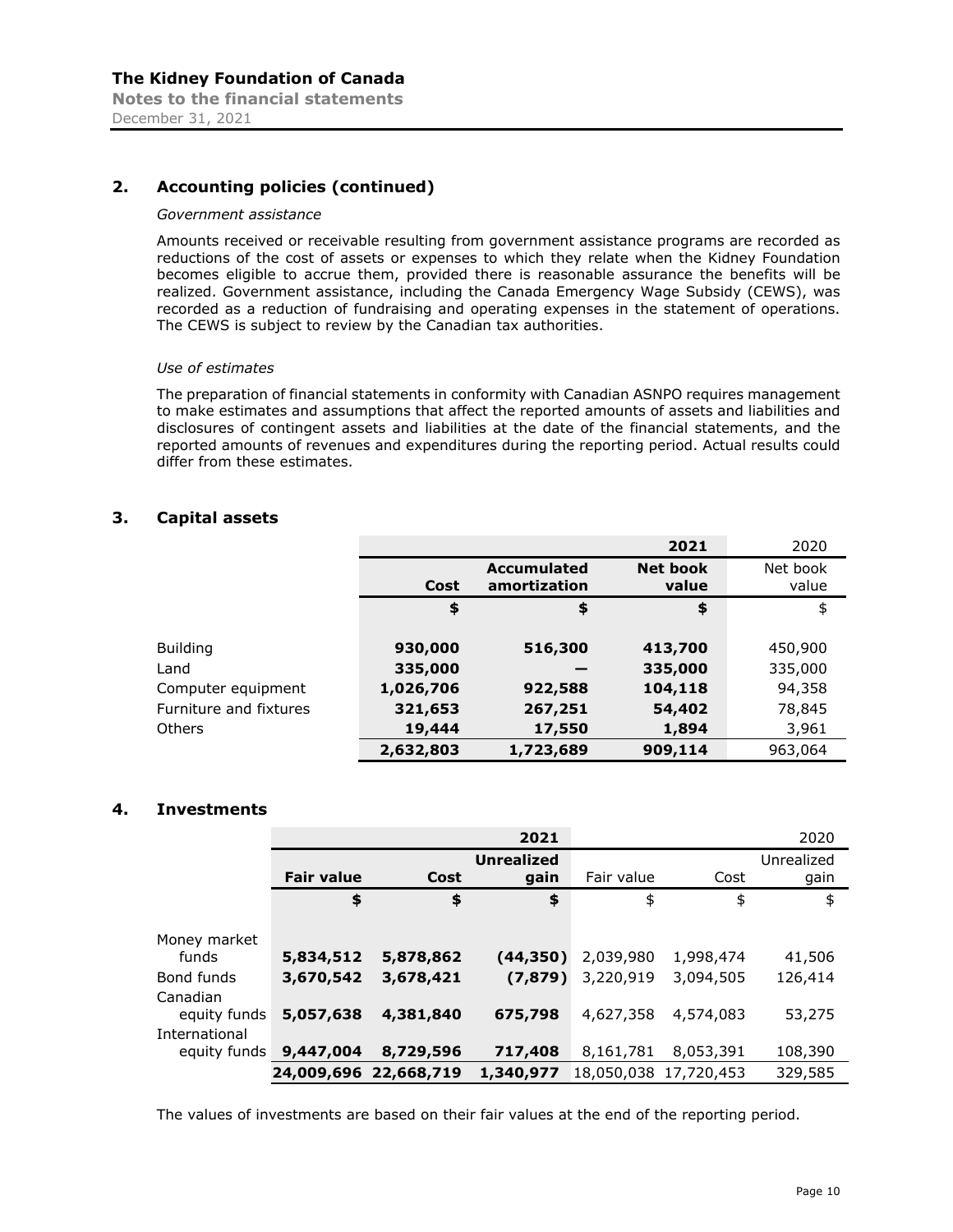**Notes to the financial statements**  December 31, 2021

# **5. Investment income**

Investment income is composed of:

|                                                      | 2021      | 2020       |
|------------------------------------------------------|-----------|------------|
|                                                      |           |            |
|                                                      |           |            |
| Gain on sale of investments                          | 103,432   | 5,914      |
| Fund distributions related to dividends and interest | 1,371,634 | 649,377    |
| Unrealized change in fair value of investments       | 1,011,392 | (905,663)  |
|                                                      | 2,486,458 | (250, 372) |

The presentation of investment income in the financial statements is as follows:

|                                                                             | 2021      | 2020       |
|-----------------------------------------------------------------------------|-----------|------------|
|                                                                             | \$        | \$         |
| Statement of operations                                                     |           |            |
| Investment income allocated to operations                                   | 842,241   | 672,938    |
| Investment income (loss) not allocated to<br>operations (Note 6)            | 914,814   | (587, 435) |
| Direct increase in deferred contributions                                   |           |            |
| Investment income (loss) from externally restricted<br>endowments (Note 7a) | 710,095   | (363,190)  |
| Investment income allocated to deferred contributions                       | 14,335    | 15,514     |
| Statement of changes in fund balances                                       |           |            |
| Investment income reinvested in endowment capital                           | 4,973     | 11,801     |
|                                                                             | 2,486,458 | (250,372)  |

#### **6. Investment income reserve**

In accordance with the Kidney Foundation's income appropriation policy, investment income allocated to operations is determined at the beginning of the year as a percentage of the fair value of investments, with a maximum allocation of 4%. With the approval of the National Board of Directors, additional investment income may be allocated to operations for specific purposes. Excess income over the amount allocated is recorded as investment income not allocated to operations. In the event that the actual income is less than the amount allocated, the shortfall is taken from the investment income reserve and is recorded as a negative in the investment income not allocated to operations. The objectives of this policy are to provide a more stable amount of investment income to operations annually and to help maintain the capital, including in years when the market does not perform well.

|                                                      | 2021      | 2020       |
|------------------------------------------------------|-----------|------------|
|                                                      | \$        |            |
| Balance, beginning of year                           | 1,588,951 | 2,176,386  |
| Investment income (loss) not allocated to operations | 914,814   | (587, 435) |
| Balance, end of year                                 | 2,503,765 | 1,588,951  |

In 2017, the National Board of Directors established an Innovation Fund which is funded from investment income to be allocated to operations.

The investment income reserve balance at year-end includes a commitment of \$350,861 (\$261,508 in 2020) for the Innovation Fund. The investment income reserve is a component of internally restricted funds (Note 9).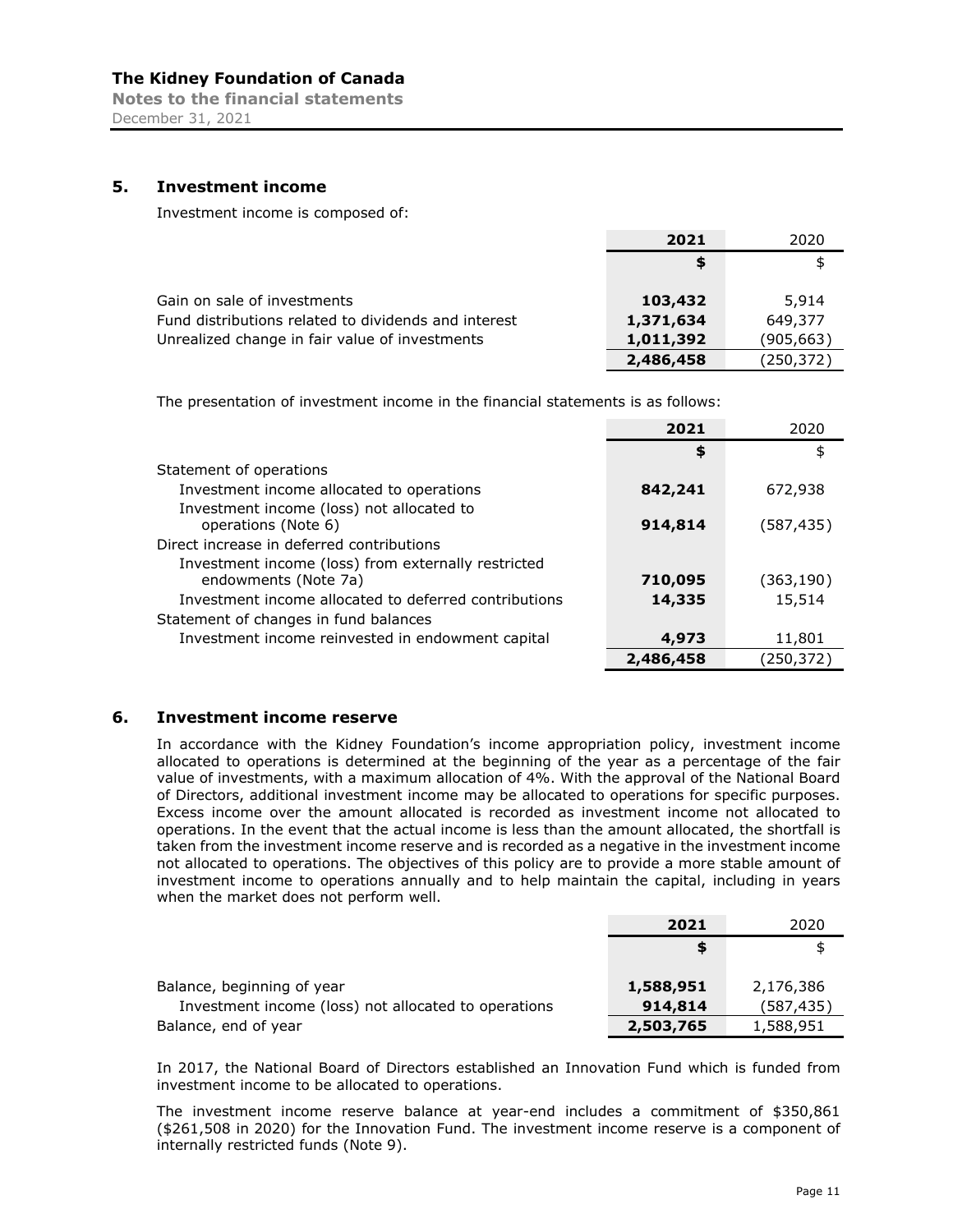**Notes to the financial statements**  December 31, 2021

# **7. Deferred contributions**

#### *(a) Deferred contributions*

Deferred contributions consist of contributions which the donor has restricted to a specific purpose, plus restricted investment income on externally restricted endowments. These amounts are only recognized in income when expenditures meeting the restriction are incurred. The Kidney Foundation complies with these external restrictions.

|                                                                      | <b>Beginning</b>   |                                | Additions Disbursements end of year | Balance,             |
|----------------------------------------------------------------------|--------------------|--------------------------------|-------------------------------------|----------------------|
|                                                                      | \$                 | \$                             | \$                                  | \$                   |
| Investment income on<br>externally restricted<br>endowments (Note 5) | 1,278,793          | 710,095                        |                                     | 1,988,888            |
| Programs and services including<br>organ donation                    |                    | 2,181,797 1,748,231            | 1,321,642                           | 2,608,386            |
| Research<br>Government and community<br>relations                    | 722,366<br>500,435 | 277,777<br>231,025             | 261,813<br>147,995                  | 738,330<br>583,465   |
| Fundraising                                                          | 198,553            | 354,586<br>4,881,944 3,321,714 | 275,070<br>2,006,520                | 278,069<br>6,197,138 |

#### *(b) Deferred contributions – KRESCENT program*

The Kidney Foundation is responsible for the Kidney Research Scientist Core Education and National Training Program (KRESCENT) secretariat that manages the overall program and raises and administers funds for the initiative. The funds raised by the Kidney Foundation, and dedicated to the program, are subject to the normal accounting policies and practices of the Kidney Foundation's research program.

|                                                    | 2021       | 2020      |
|----------------------------------------------------|------------|-----------|
|                                                    | S          | \$        |
|                                                    |            |           |
| Balance, beginning of year                         | 467,529    | 340,807   |
| Plus: sponsorships and donations received          | 115,518    | 149,625   |
| Less: amount recognized as revenue during the year | (141, 934) | (22, 903) |
| Balance, end of year                               | 441,113    | 467,529   |

#### *(c) Deferred contributions – capital assets*

This balance includes donated capital assets and capital assets purchased with funds restricted for that purpose.

|                                                    | 2021     | 2020     |
|----------------------------------------------------|----------|----------|
|                                                    | \$       |          |
|                                                    |          |          |
| Balance, beginning of year                         | 466,817  | 484,434  |
| Plus: contributions received                       |          | 24,407   |
| Less: amount recognized as revenue during the year | (43,652) | (42,024) |
| Balance, end of year                               | 423,165  | 466,817  |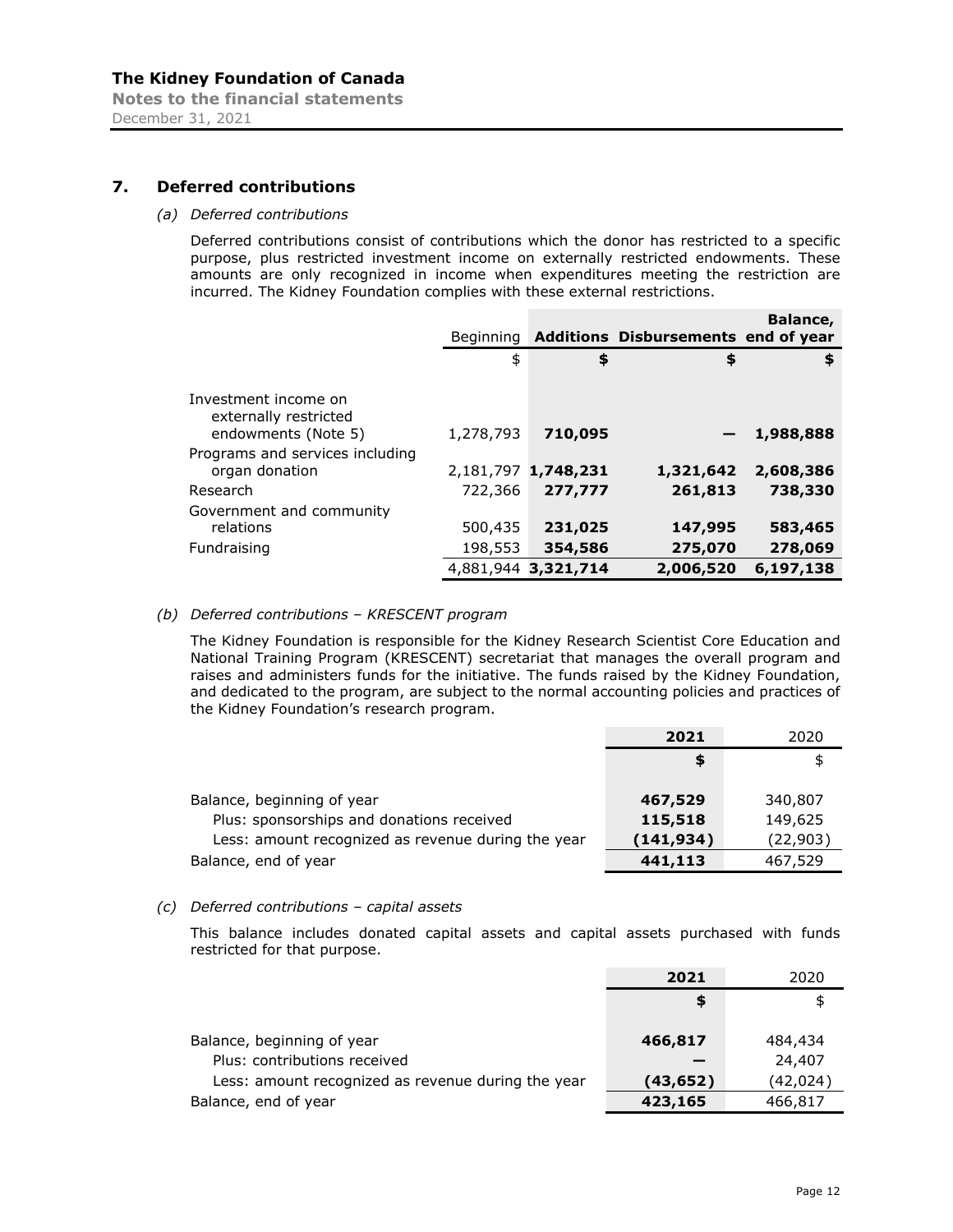# **8. Externally restricted for endowments**

Externally restricted for endowments consist of the original endowment contribution amounts.

|                             | 2021      | 2020      |
|-----------------------------|-----------|-----------|
|                             | S.        | \$        |
|                             |           |           |
| Research                    | 2,394,713 | 2,387,380 |
| Other designated activities | 2,095,753 | 2,082,743 |
| Undesignated                | 658,689   | 333,909   |
|                             | 5,149,155 | 4,804,032 |

The fair value adjustment for the externally restricted endowments is reflected in the deferred contributions.

# **9. Internally restricted fund balance**

The internally restricted fund balance consists of resources designated by the National Board of Directors for specific purposes. This fund balance is composed of the following components:

|                                                 | 2021       | 2020       |
|-------------------------------------------------|------------|------------|
|                                                 | \$         | \$         |
|                                                 |            |            |
| Surpluses for use in future years               | 8,648,693  | 6,918,256  |
| Three years commitment for research             | 3,790,862  | 3,875,105  |
| Investment income reserve (Note 6)              | 2,503,765  | 1,588,951  |
| Capacity building for Saskatchewan              | 190,548    | 190,548    |
| Future capital expenditures in Southern Alberta | 80,000     | 80,000     |
| Programs in Manitoba                            | 26,530     | 26,530     |
|                                                 | 15,240,398 | 12,679,390 |

In 2016, the National Board of Directors approved a policy to encourage long-term fiscal responsibility. This policy permits branches and the national office to carry forward a portion of their share of the consolidated surplus for spending in future years.

# **10. Accounts payable and accrued liabilities**

Accounts payable and accrued liabilities include \$3,740 (\$3,572 as at December 31, 2020), of government remittances.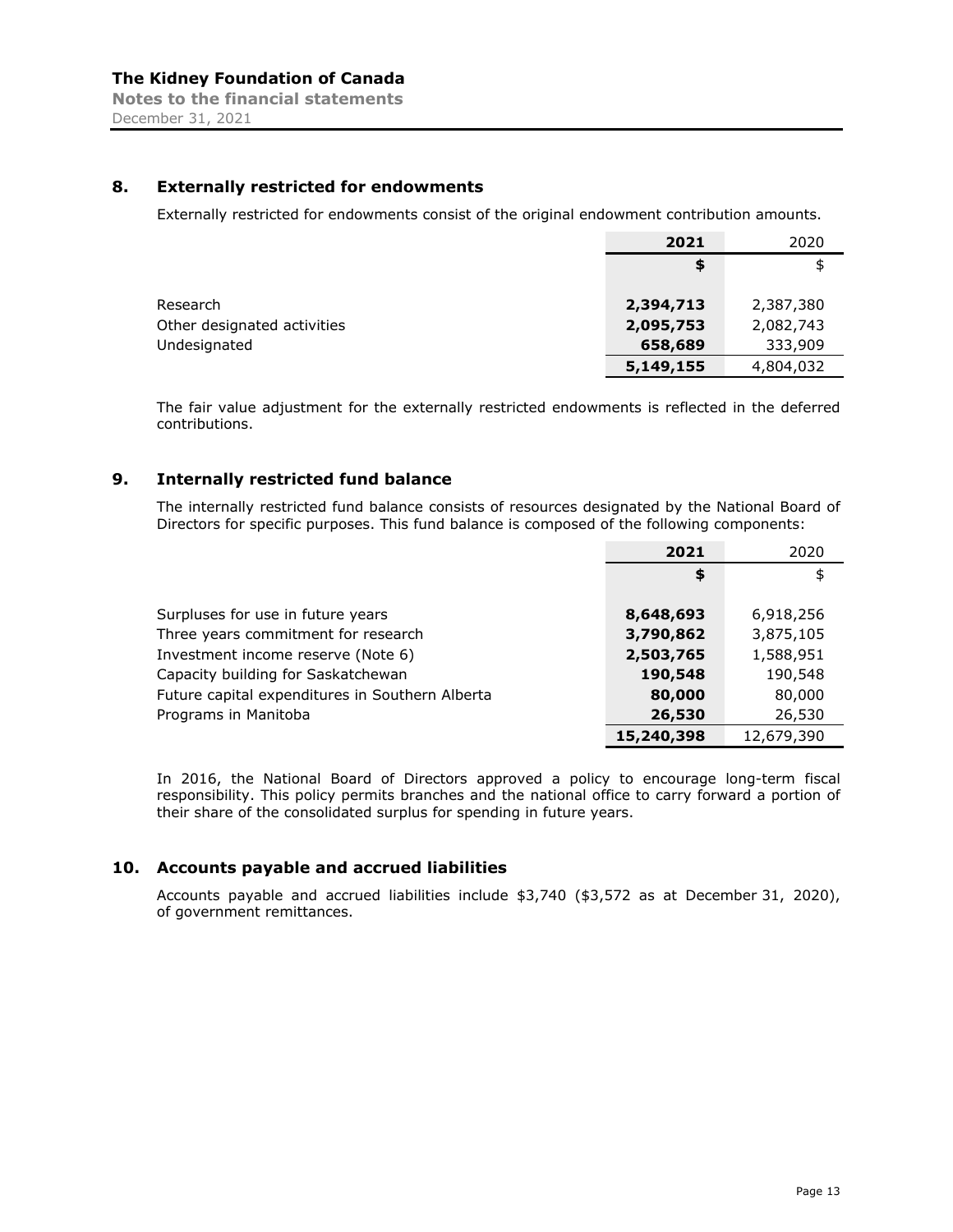December 31, 2021

# **11. Commitments and contractual obligations**

The Kidney Foundation has commitments for research (including the KRESCENT program). These commitments less deferred contributions for research amount to \$3,190,863. The Kidney Foundation signed a letter of intent with Canadian Institutes of Health Research in 2019 for \$1,000,000 over five years. The project will start in 2022 and ends in 2026. The Kidney Foundation has minimum rental obligations under existing long-term operating leases, exclusive of certain operating costs, for which the Kidney Foundation is also responsible totalling \$1,971,047. These amounts are expected to be disbursed in the forthcoming years as follows:

|                     | Research<br>commitments | Contractual<br>obligations |
|---------------------|-------------------------|----------------------------|
|                     | \$                      | \$                         |
| 2022                | 2,002,648               | 557,800                    |
| 2023                | 1,230,671               | 355,492                    |
| 2024                | 557,544                 | 318,405                    |
| 2025                | 200,000                 | 287,042                    |
| 2026 and thereafter | 200,000                 | 452,308                    |

# **12. Allocations**

As described in the accounting policies, management and administration expenditures have been allocated as follows:

|                                                | 2021      | 2020      |
|------------------------------------------------|-----------|-----------|
|                                                | \$        | \$        |
|                                                |           |           |
| Programs and services including organ donation | 689,601   | 818,328   |
| Research                                       | 219,489   | 198,418   |
| Fundraising expenses                           | 209,743   | 237,103   |
| Government and community relations             | 142,428   | 159,494   |
| Foundation and volunteer development           | 81,920    | 102,696   |
|                                                | 1,343,181 | 1,516,039 |

As described in the accounting policies, certain expenditures incurred coincidentally with fundraising have been allocated to other activities as follows:

|                                    | 2021    | 2020    |
|------------------------------------|---------|---------|
|                                    |         |         |
| Government and community relations | 165,861 | 149,339 |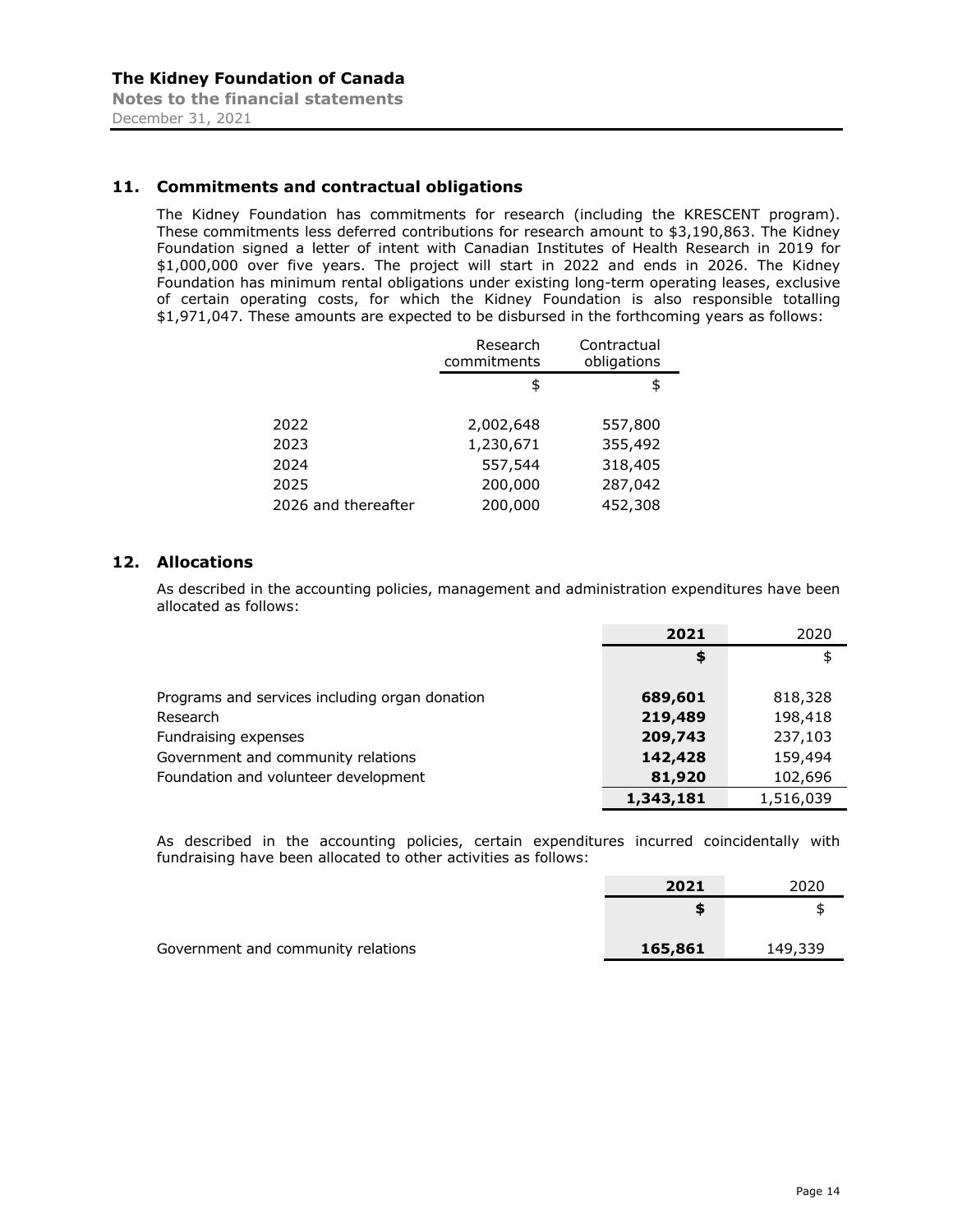# **13. Related-party transactions**

The Kidney Foundation has an economic interest in The Canadian Kidney Trustee Corporation (the "Trust"), since the Trust is the national volunteer organization committed to raise funds in support of the Kidney Foundation by collecting and selling donated items, including clothing and household goods. During the year, the Kidney Foundation carried out transactions with the Trust, which took place during the normal course of business and are measured at the exchange amount. The balance due between these related parties is presented separately in the financial statements.

During the year, the Kidney Foundation charged the Trust management fees of \$73,704 (\$73,704 in 2020) for administrative services rendered.

The summary of financial information of the Trust as at December 31, 2021 and 2020, and for the years then ended, is as follows:

|                                                                                                | 2021      | 2020       |
|------------------------------------------------------------------------------------------------|-----------|------------|
|                                                                                                | \$        | \$         |
| Statement of financial position                                                                |           |            |
| Assets                                                                                         | 1,166,345 | 1,100,958  |
|                                                                                                |           |            |
| Liabilities                                                                                    | 1,166,345 | 1,100,958  |
| Liabilities include an amount due to the Kidney<br>Foundation of \$868,423 (\$467,210 in 2020) |           |            |
| Statement of operations                                                                        |           |            |
| Total revenue                                                                                  | 3,030,792 | 2,646,436  |
| Total expenditures                                                                             | 2,257,093 | 2,458,484  |
| Donation of surplus to the Kidney Foundation                                                   | 773,699   | 187,952    |
| Excess of revenue over expenditures                                                            |           |            |
|                                                                                                |           |            |
|                                                                                                | 2021      | 2020       |
|                                                                                                | \$        | \$         |
| Statement of cash flows                                                                        |           |            |
| Operating activities                                                                           | 520,143   | (540, 816) |
| Investing activities                                                                           |           | (3,834)    |
| Financing activities                                                                           |           |            |
| Increase (decrease) in cash                                                                    | 520,143   | (544,650)  |